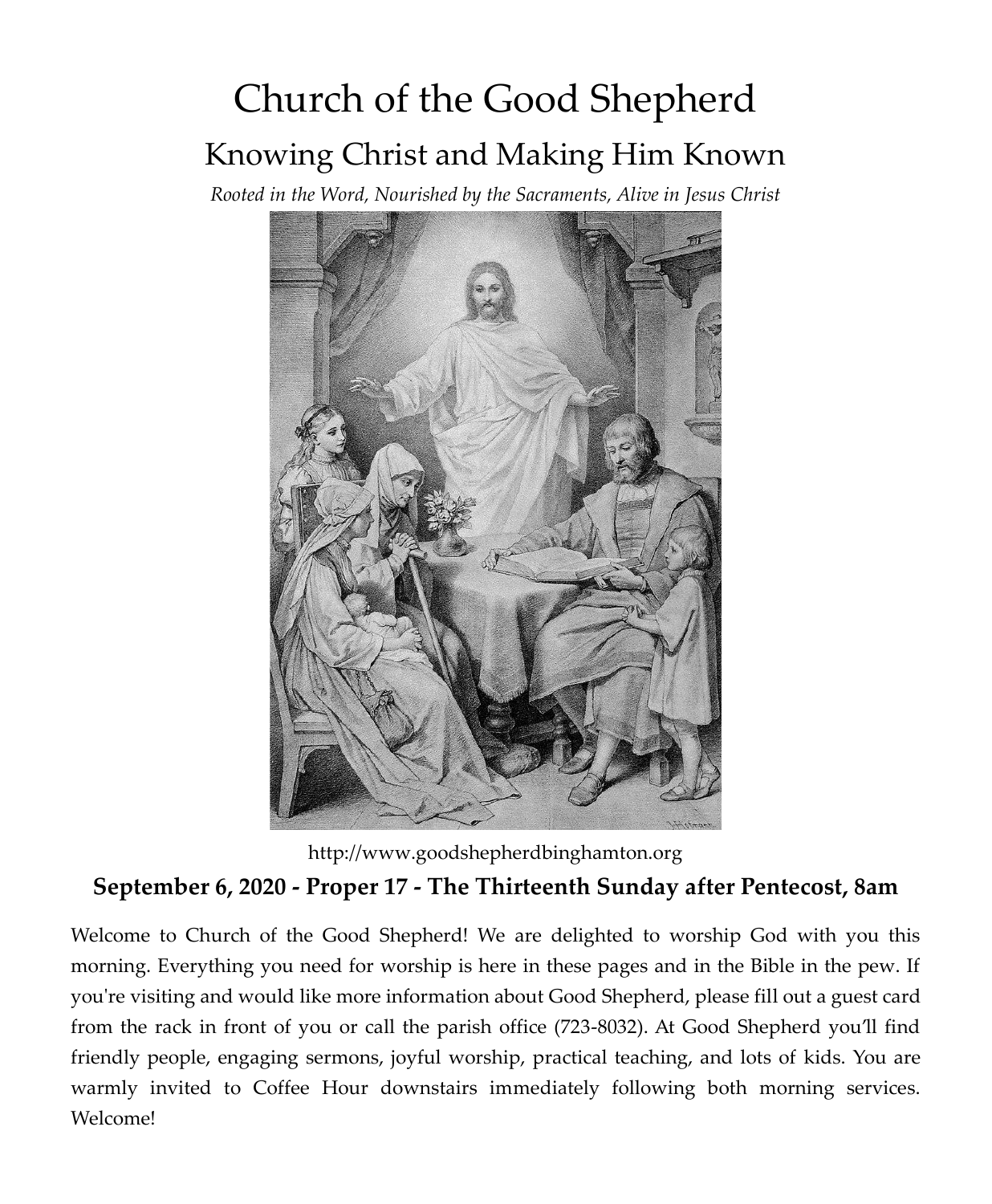# **Weekly Update, September 6, 2020 Ongoing Ministries**

**Tuesday Morning Bible Study** This bible study meets every Tuesday morning at 9:05am to walk through different books of the bible, verse by verse. Taught by Matt Kennedy in the main room of the parish hall. This class can be viewed in person or online each week by livestream. For more information, please contact the church office.

**Thursday Evening Beginner's Bible Study** The Thursday evening bible study is a beginner's bible study that normally takes place in the green youth classroom at 6pm each week following the Shepherd's Bowl Community dinner, however it is currently being taught online. This is a great place to connect with others and learn more about what God has to say to us through his word.

**Shepherd's Bowl Community Dinner** Each Thursday evening, Good Shepherd offers a free community dinner to all. The Shepherd's Bowl ministry seeks to give a nutritious meal to the people of Good Shepherd and the wider community. If you are able, this is a great time to get to know others in our community and congregation and have a free meal! Shepherd's Bowl is currently being served as a take away meal due to the health and safety concerns surrounding the covid epidemic.

**Friday Morning Men's Bible Study** Each Friday morning, a group of men gather at 6:30am to share bible study and prayer time together. Men of any age are welcome to attend. This study is currently meeting online and in person. If you are interested in learning more about this study, please email Pastor Matt, Jonathan Groves, or contact the church office.

**Women's Bible Study** The Women's Bible Study meets every Saturday morning from 10 to 11AM. Women of various ages join together to study the bible, moving book by book, and verse by verse. All women are extended a warm invitation to attend. The ladies are currently studying the book of Psalms. The Psalms express so much from praise, forgiveness and gratitude for God's grace and so much more. Join us while we study this ancient collection of songs and poems that has been woven into our worship services for centuries. Please contact Christine Osgood for more information.

**Good Shepherd Youth Group** Youth Group meets on Sunday night from 6:00 – 7:30pm at Good Shepherd. All youth between the ages of 12-18 are welcome to join as the youth group continues to study the book of Romans. Please contact Tyler Van Fossen if you'd like to know how to help or be involved in the Good Shepherd Youth Group in any way. Email: tvf.arrowhead@gmail.com. *The women's bible study is currently paused. Please see Christine Osgood for more information.*

**Good Shepherd Member Food Pantry** The Good Shepherd Member Food Pantry has food available. Please contact a member of the staff or the church office if you need access to the pantry.

**Christian Education for All** Each Sunday morning at 9:15am there is a Christian Education class (Sunday School) provided. Adult Education takes place in the parish hall, but is currently being taught in the tent on the garage lawn, and children's classes are currently on hold. Please contact Anne Kennedy for more information.

The current Christian Ed series is called We Are All Theologians and is being taught by Tyler Van Fossen.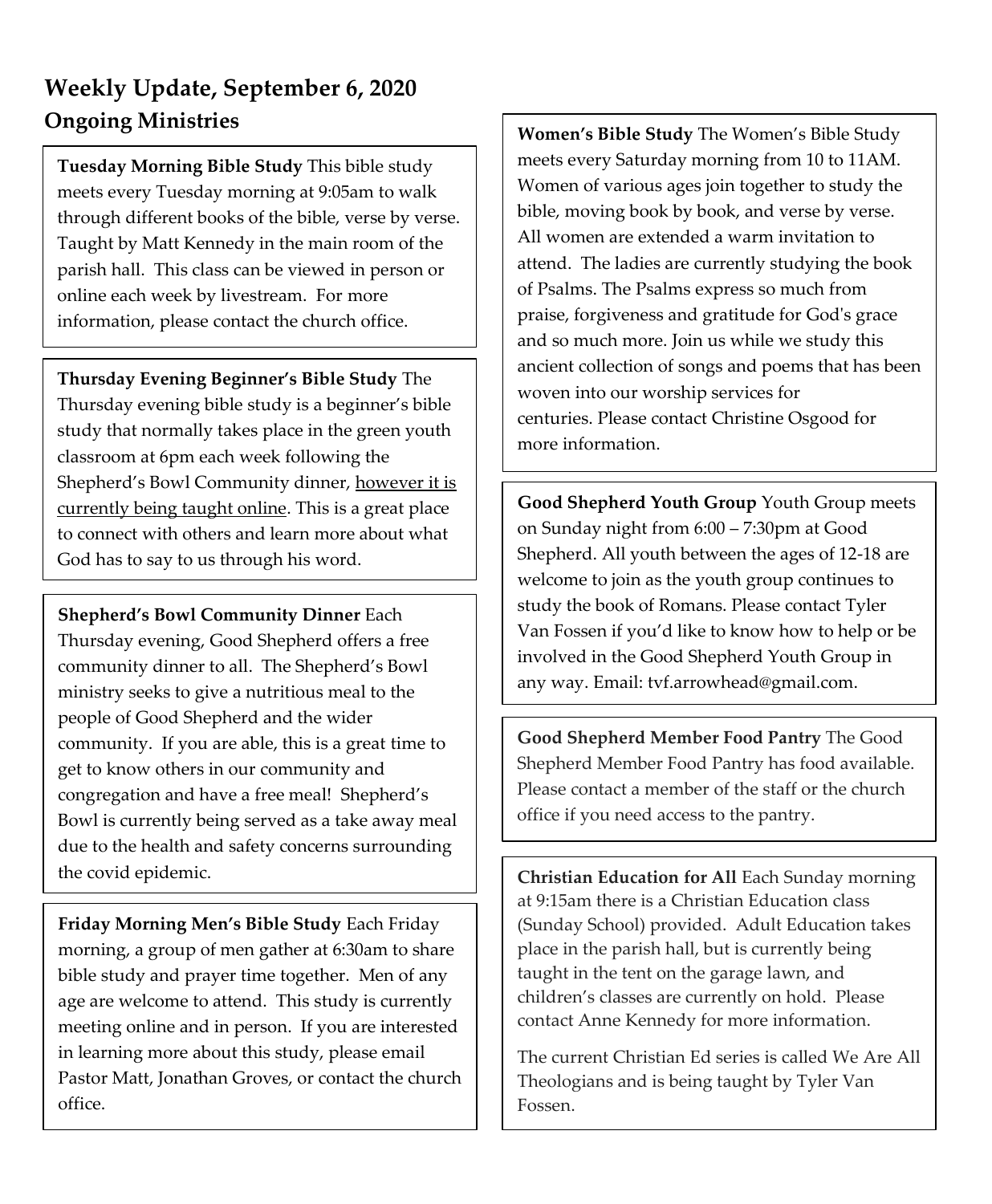# **Week at a Glance Schedule, September 6-September 13, 2020**

| Sunday               |                                                                                   |
|----------------------|-----------------------------------------------------------------------------------|
| 8:00am               | Service of Holy Eucharist, no music                                               |
| 9:15am               | Christian Ed for adults and children (online and outdoor                          |
|                      | observance available)                                                             |
| 10:30am              | Service of Holy Eucharist (indoor, online, and outdoor                            |
|                      | observance available)                                                             |
| 12:30pm              | Please feel free to bring your own lunch and seating, and                         |
|                      | enjoy some social time in the parking lot after the service.                      |
|                      | Youth Group -*No Sunday meetings*                                                 |
|                      |                                                                                   |
| Tuesday<br>$9:05$ am |                                                                                   |
|                      | Tuesday Morning Bible Study                                                       |
| Wednesday            |                                                                                   |
| 7:00pm               | Binghamton Westside Mission Group (see blurb for more info)                       |
| 7:00pm               | Vestal 4-Corners Mission Group (see blurb for more info)                          |
|                      |                                                                                   |
| Thursday             |                                                                                   |
| 5:30pm               | Shepherd's Bowl Community Dinner                                                  |
| 6:00pm               | Beginner's Bible Study                                                            |
|                      |                                                                                   |
| Friday               |                                                                                   |
| 6:30am               | Men's Breakfast and Bible Study                                                   |
|                      |                                                                                   |
| Saturday             |                                                                                   |
| $10:00$ am           | Women's Bible Study                                                               |
|                      |                                                                                   |
| Sunday               |                                                                                   |
| 8:00am<br>9:15am     | Service of Holy Eucharist, no music                                               |
|                      | Christian Ed for adults and children (online and outdoor<br>observance available) |
| 10:30am              | Service of Holy Eucharist (indoor, online, and outdoor                            |
|                      | observance available)                                                             |
| 12:30pm              | Please feel free to bring your own lunch and seating, and enjoy                   |
|                      | some social time in the parking lot after the service.                            |
|                      |                                                                                   |
| 6:00pm               | Youth Group - Meet in the sanctuary, Led by Tyler Van Fossen                      |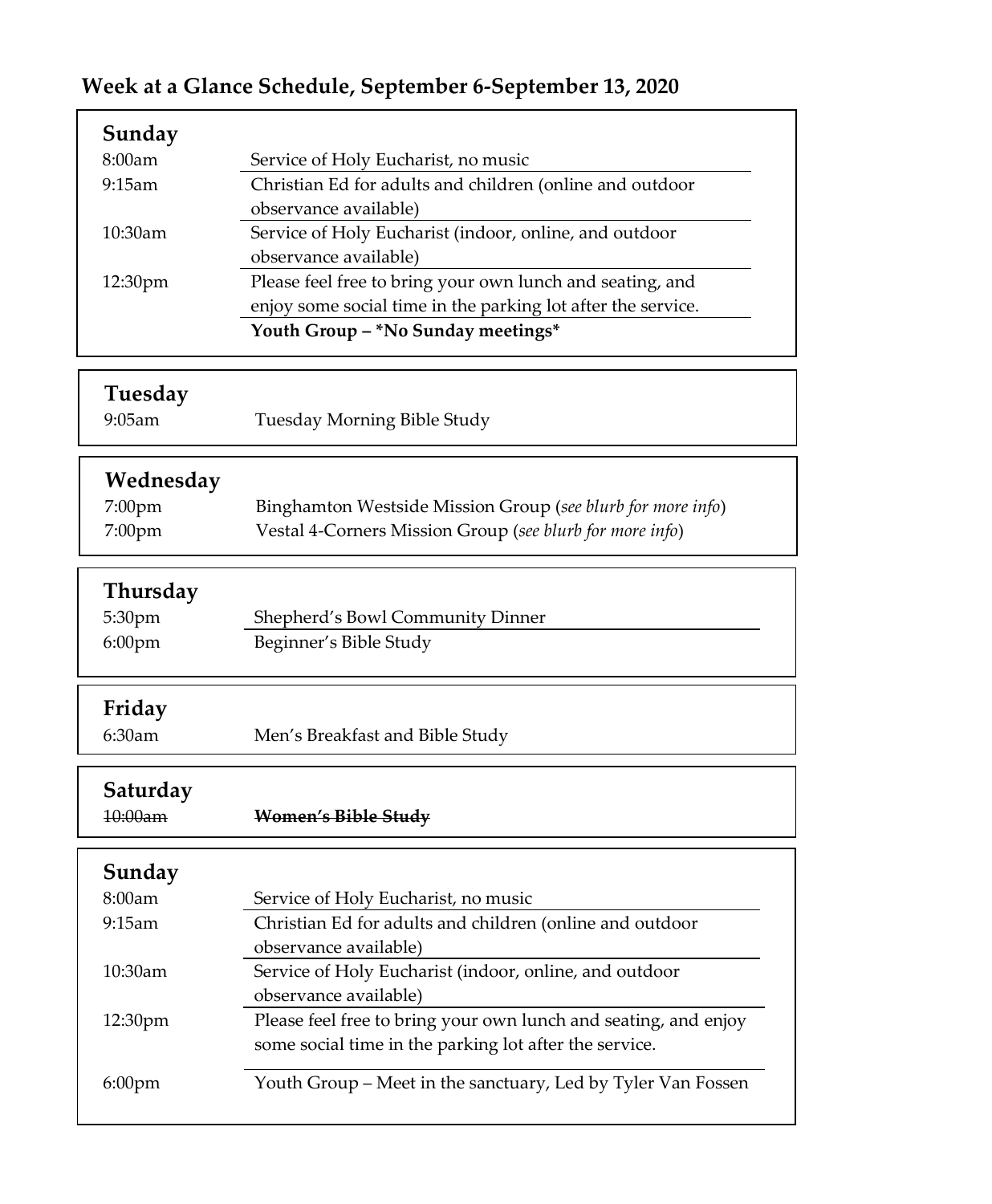#### *Please Pray For…*

**Anglican Church of North America** In the ACNA Cycle of Prayer, today we pray for the Anglican Province of Papua New Guinea and The Rt. Rev. Allan Migi, Archbishop

**Diocese of the Living Word** Non-Parochial • The Very Rev. David Collum • Rev. Eric Consentino

• Ven. Alan Crippen • Deacon Donald DeWolfe Church Administrators and Staff

**For the Homebound** Betty Cancellieri, Mary Lindsey, Kay Seaman, Lilian Malinak, Charles Mabula, Charles Hadley

**For the Sick** Peyton, Rick, Jason D., Doug & Maureen, Charles, Russ, Bill, Debbie, Bob, Hal and Carol, Joe B., Kay, Bev, Evelyn Martin, Kathy, Eileen, Fred, Andrew, Larry Dimmick, Chris, Lillian, Diane Price, Keith LaGier, Lin, Bruce, Sue Dewing

**Missionaries** Pray for Barnabas Aid and the persecuted Church around the world.

#### **Serving at Good Shepherd this Week**

Altar Guild - Christine Osgood Shepherd's Bowl Cook – Curt Osgood Shepherd's Bowl Team – Sub team Ushers and Readers - volunteer

#### **Serving at Good Shepherd next Week**

Altar Guild - Karen Berman Shepherd's Bowl Cook – Pete Putano Shepherd's Bowl Team – Team 1 Ushers and Readers - volunteer

#### **Daily Lectionary Morning Evening Monday** Psalm 60 2 Sam 20 Luke 15.11-end Psalm 61 Ezek 8-9 Eph 1 **Tuesday** Psalm 62 2 Sam 21 Luke 16.1-18 Psalm 63 Ezek 10.1-11.13 Eph 2 **Wednesday** Psalm 64 2 Sam 22.1-20 Luke 16.19-17.10 Psalm 65 Ezek 11.14-ch. 12 Eph 3 **Thursday** Psalm 66-67 2 Sam 22.21-end Luke 17.11-end Psalm 68 Ezek 13 Eph 4 **Friday** Psalm 69 2 Sam 23 Luke 18.1-17 Psalm 70 Ezek 14-15 Eph 5 **Saturday**  Psalm 71 2 Sam 24 Luke 18.18-end Psalm 72 Ezek 16 Eph 6 **Sunday** Psalm 73 1 Kgs 1.1-27 Psalm 74 Ezek 17

Phil 1

Luke 19.1-27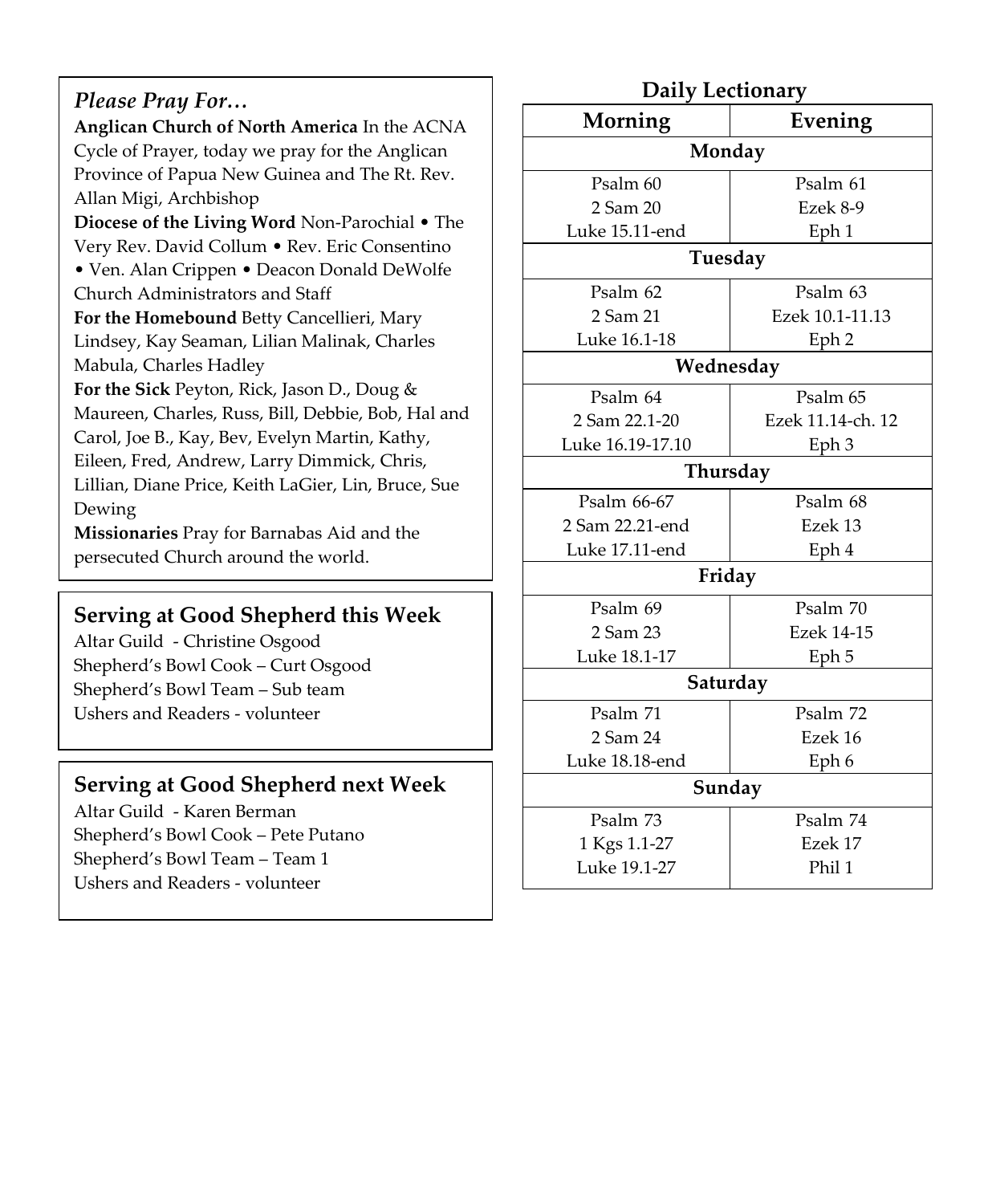### **What's Going on at Good Shepherd…**

#### *Happy Birthday!*

September 10 Laura Radman September 12 Carolyn Dean

September 7 Douglas Osgood

#### *Happy Anniversary!*

September 8 Tom and Fran Hull Tom and Joan Dinnel

**Youth Group** There are no youth group meetings from August 1-September 6<sup>th</sup>.

**First Meeting of 2020-2021** Youth Group will resume regularly meeting on Sunday, September 13th from 6-7:30pm at Good Shepherd.

The meetings will be held in the sanctuary of GS to maintain social distancing suggestions. Masks will not be required as there is plenty of room to keep healthy space between all members.

If any child is showing symptoms of illness or running a fever, please keep the entire family home to help prevent the spread of illnesses.

Please join us in praying for a wonderful new year of ministry, worship, and growth for the youth of Good Shepherd.

**Women's Bible Study** The women's bible study is still paused for the time being. Please see Christine Osgood for more information.

**Mission Groups** exist to bring glory to God as we help each other become more like Christ for the sake of His kingdom and church. If you are looking for a way to get involved, grow in community, and deepen your understanding of God's word, Mission Groups are for you. And we are excited to start them up again this month! Please consider the list below, and if you are interested in joining any particular group, please contact that leader. If you have any questions, or would like to host or lead a group yourself, please talk with Jonathan Groves.

#### **Vestal Eastside**

Leader: Ben Murphy Host: TBD Time: Mondays @ 6:30pm Location: TBD

#### **Binghamton Southside**

Leaders: Carrie Nelson and Jonathan Groves Host: Kariah Manwaring Time: Tuesdays @ 7:00pm Location: TBD

#### **Binghamton Westside**

Leaders: Tyler VanFossen and Liz Hull Host: Ashley VanFossen Time: Wednesdays @ 7:00pm Location: 65 Beethoven St. Binghamton, NY

# **Vestal 4-Corners**

Leader: Chris Emmons Host: Jaime Emmons Time: Wednesdays @ 7:00pm Location: 3105 King St., Endicott, NY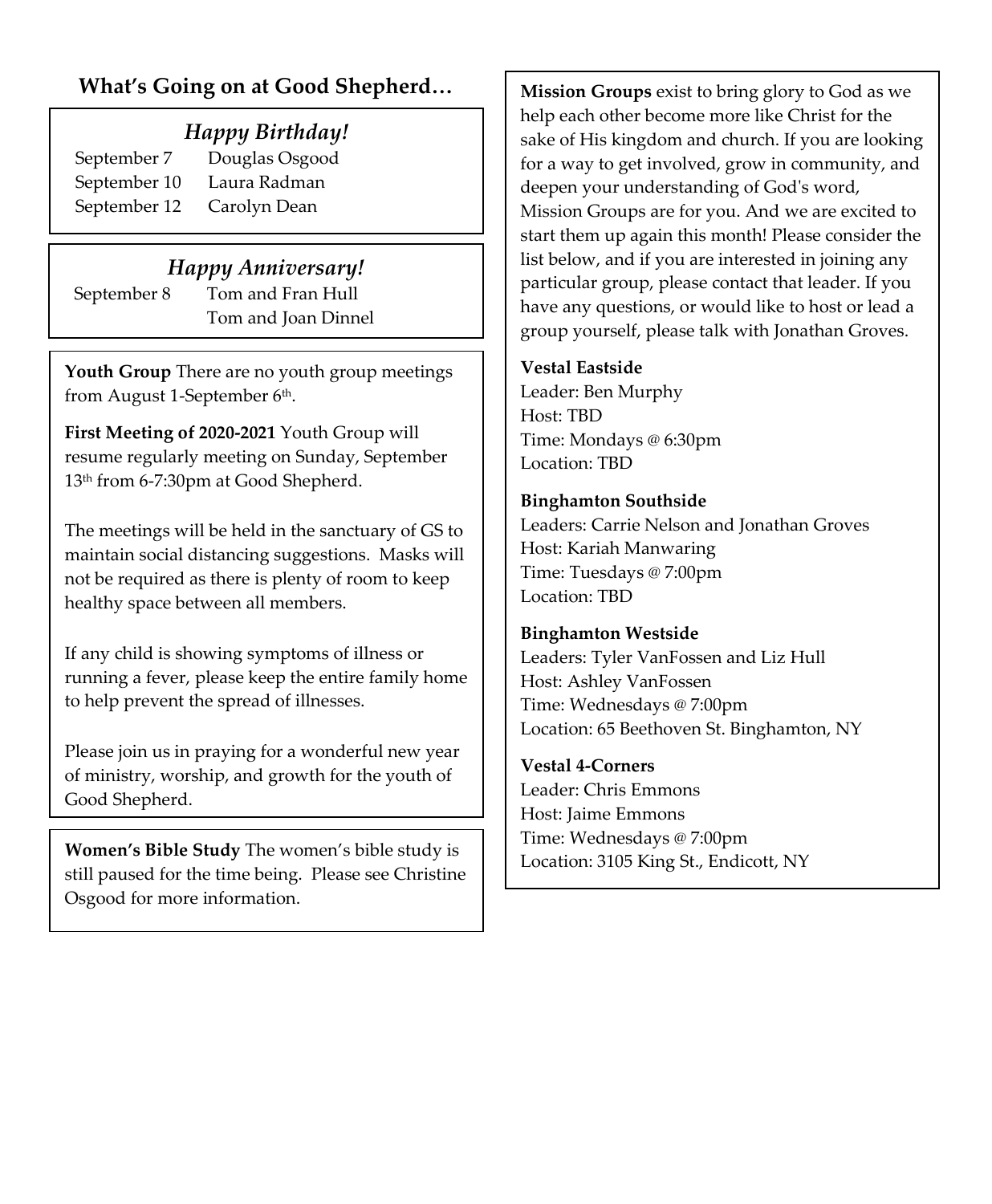# **Holy Eucharist**

**Prelude** *For The Beauty Of The Earth*

**Opening Music** *Rejoice, Ye Pure in Heart*

# **The Acclamation and Collect for Purity**

*The people stand* *Celebrant* Blessed be God, the Father, the Son and the Holy Spirit. *People* **And blessed be his kingdom, now and forever. Amen.**

 $A$ lmighty God, to you all hearts are open, all desires known, and from you no secrets are hid:

Cleanse the thoughts of our hearts by the inspiration of your Holy Spirit, that we may perfectly love you, and worthily magnify your holy Name; through Christ our Lord. *Amen.*

# T**he Summary of the Law**

Jesus said: You shall love the Lord your God with all your heart and with all your soul and with all your mind. This is the great and first commandment. And a second is like it: You shall love your neighbor as yourself. On these two commandments depend all the Law and the Prophets.

*Matthew 22:37-40*

# **Gloria in Excelsis**

Glory to God in the highest, and peace to his people on earth. Lord God, heavenly King, almighty God and Father, we worship you, we give you thanks, we praise you for your glory. Lord Jesus Christ, only Son of the Father, Lord God, Lamb of God, you take away the sin of the world: have mercy on us; you are seated at the right hand of the Father: receive our prayer. For you alone are the Holy One, you alone are the Lord, you alone are the Most High, Jesus Christ, with the Holy Spirit, in the glory of God the Father. Amen.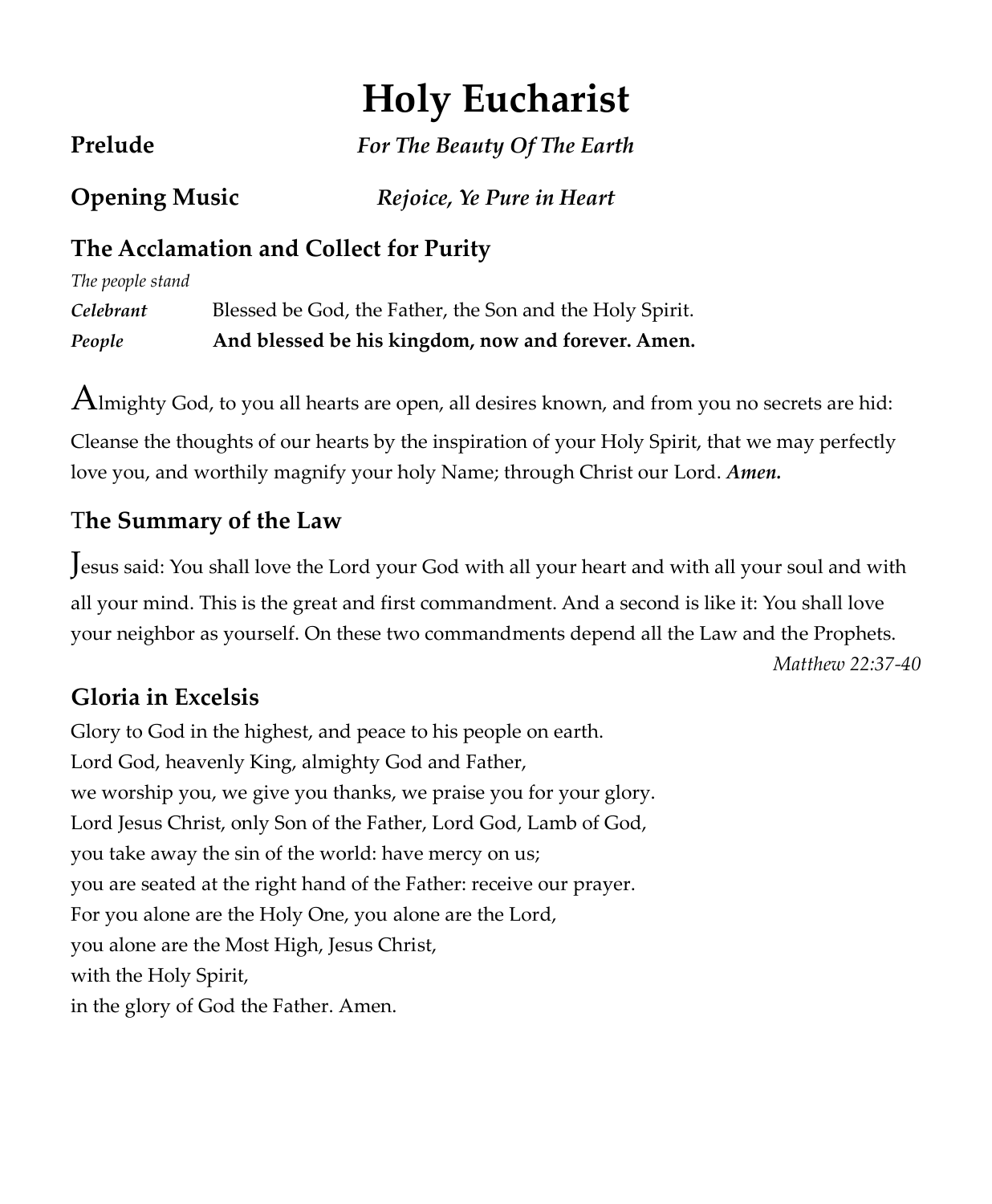# **The Collect of the Day**

| Celebrant | The Lord be with you. |
|-----------|-----------------------|
| People    | And with your spirit. |
| Celebrant | Let us pray.          |

O Lord God, grant your people grace to withstand the temptations of the world, the flesh, and the devil, and with pure hearts and minds to follow you, the only God; through Jesus Christ our Lord, who lives and reigns with you and the Holy Spirit, one God, now and for ever. **Amen.**

#### **The Lessons**

*The people sit for the reading of the lessons.*

# **The First Lesson**

# **Ezekiel 33:1-11**

The word of the Lord came to me: "Son of man, speak to your people and say to them, If I bring the sword upon a land, and the people of the land take a man from among them, and make him their watchman, and if he sees the sword coming upon the land and blows the trumpet and warns the people, then if anyone who hears the sound of the trumpet does not take warning, and the sword comes and takes him away, his blood shall be upon his own head. He heard the sound of the trumpet and did not take warning; his blood shall be upon himself. But if he had taken warning, he would have saved his life. But if the watchman sees the sword coming and does not blow the trumpet, so that the people are not warned, and the sword comes and takes any one of them, that person is taken away in his iniquity, but his blood I will require at the watchman's hand.

"So you, son of man, I have made a watchman for the house of Israel. Whenever you hear a word from my mouth, you shall give them warning from me. If I say to the wicked, O wicked one, you shall surely die, and you do not speak to warn the wicked to turn from his way, that wicked person shall die in his iniquity, but his blood I will require at your hand. But if you warn the wicked to turn from his way, and he does not turn from his way, that person shall die in his iniquity, but you will have delivered your soul.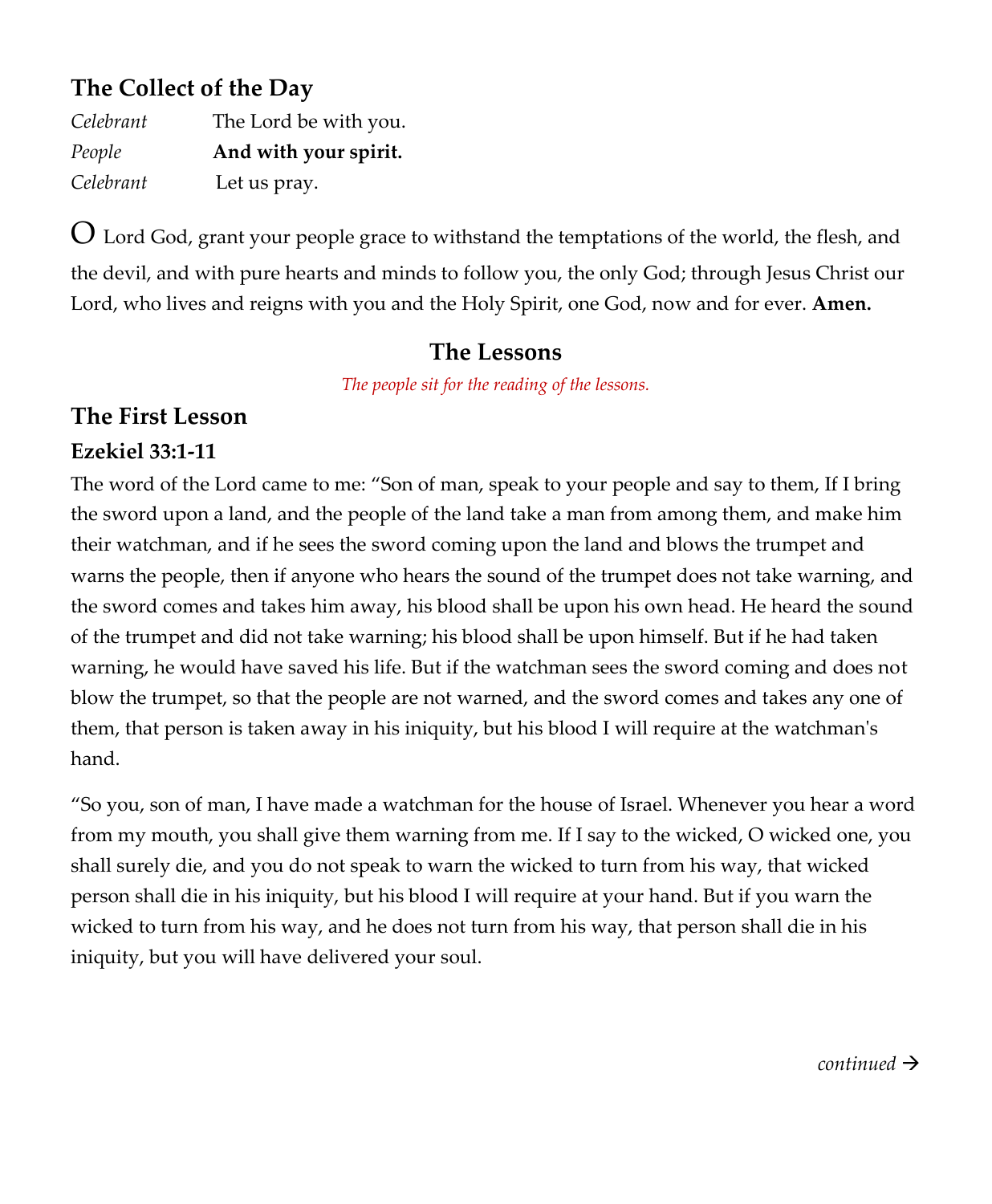"And you, son of man, say to the house of Israel, Thus have you said: 'Surely our transgressions and our sins are upon us, and we rot away because of them. How then can we live?' Say to them, As I live, declares the Lord God, I have no pleasure in the death of the wicked, but that the wicked turn from his way and live; turn back, turn back from your evil ways, for why will you die, O house of Israel?

| Reader | The Word of the Lord. |
|--------|-----------------------|
| People | Thanks be to God.     |

#### **Psalm 119:33-48**

| 33 | Teach me, O LORD, the way of your statutes, *                   |
|----|-----------------------------------------------------------------|
|    | and I shall keep it to the end.                                 |
| 34 | Give me understanding, and I shall keep your law; *             |
|    | indeed, I shall keep it with my whole heart.                    |
| 35 | Make me go in the path of your commandments, *                  |
|    | for therein is my desire.                                       |
| 36 | Incline my heart to your testimonies, *                         |
|    | and not to covetous desires.                                    |
| 37 | O turn away my eyes, lest they behold vanity, *                 |
|    | and revive me in your ways.                                     |
| 38 | Confirm your word to your servant, *                            |
|    | and to all those who fear you.                                  |
| 39 | Take away the reproach that I am afraid of, *                   |
|    | for your judgments are good.                                    |
| 40 | Behold, my delight is in your precepts; *                       |
|    | O revive me in your righteousness.                              |
| 41 | Let your loving mercy come to me, O LORD, *                     |
|    | even your salvation, according to your word.                    |
| 42 | So shall I answer those who taunt me, *                         |
|    | for my trust is in your word.                                   |
| 43 | O do not take the word of your truth utterly out of my mouth, * |
|    | for my hope is in your judgments.                               |
| 44 | So shall I always keep your law, *                              |
|    | even for ever and ever;                                         |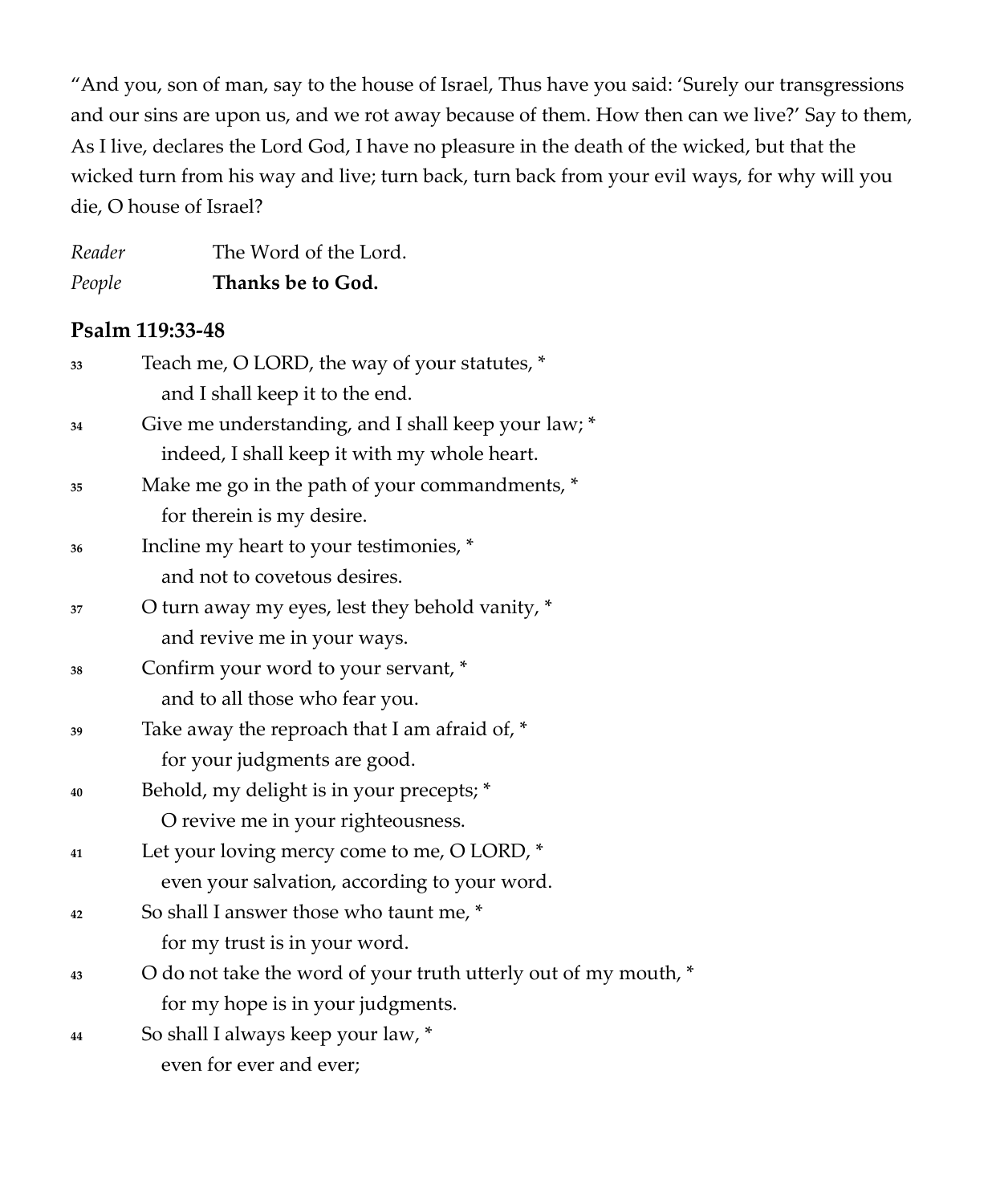| 45 | And I will walk at liberty, *                               |
|----|-------------------------------------------------------------|
|    | for I seek your commandments.                               |
| 46 | I will speak of your testimonies also, even before kings, * |
|    | and will not be ashamed;                                    |
| 47 | And my delight shall be in your commandments, *             |
|    | which I have loved exceedingly.                             |
| 48 | My hands also will I lift up to your commandments, *        |
|    | and I will meditate on your statutes.                       |

# **The Second Lesson**

### **Romans 12:9-21**

Let love be genuine. Abhor what is evil; hold fast to what is good. Love one another with brotherly affection. Outdo one another in showing honor. Do not be slothful in zeal, be fervent in spirit, serve the Lord. Rejoice in hope, be patient in tribulation, be constant in prayer. Contribute to the needs of the saints and seek to show hospitality.

Bless those who persecute you; bless and do not curse them. Rejoice with those who rejoice, weep with those who weep. Live in harmony with one another. Do not be haughty, but associate with the lowly. Never be wise in your own sight. Repay no one evil for evil, but give thought to do what is honorable in the sight of all. If possible, so far as it depends on you, live peaceably with all. Beloved, never avenge yourselves, but leave it to the wrath of God, for it is written, "Vengeance is mine, I will repay, says the Lord." To the contrary, "if your enemy is hungry, feed him; if he is thirsty, give him something to drink; for by so doing you will heap burning coals on his head." Do not be overcome by evil, but overcome evil with good.

| Reader | The Word of the Lord. |
|--------|-----------------------|
| People | Thanks be to God.     |

# **The Gospel**

*The people stand facing the procession*

*Celebrant* The Holy Gospel of our Lord Jesus Christ according to Matthew. *People* **Glory to You, Lord Christ.**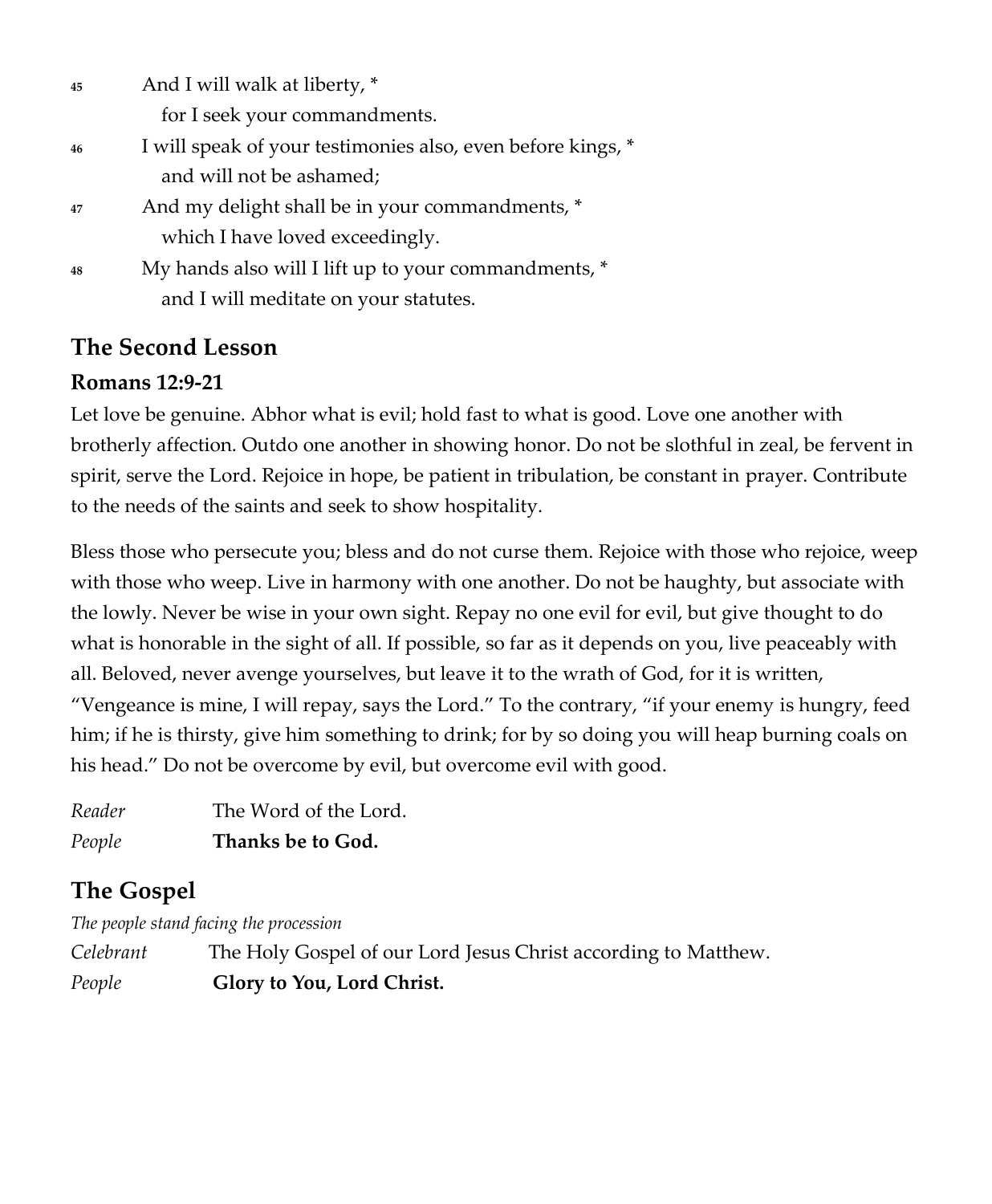#### **Matthew 18:15-20**

"If your brother sins against you, go and tell him his fault, between you and him alone. If he listens to you, you have gained your brother. But if he does not listen, take one or two others along with you, that every charge may be established by the evidence of two or three witnesses. If he refuses to listen to them, tell it to the church. And if he refuses to listen even to the church, let him be to you as a Gentile and a tax collector. Truly, I say to you, whatever you bind on earth shall be bound in heaven, and whatever you loose on earth shall be loosed in heaven. Again I say to you, if two of you agree on earth about anything they ask, it will be done for them by my Father in heaven. For where two or three are gathered in my name, there am I among them."

*Celebrant* The Gospel of the Lord. *People* **Praise to you, Lord Christ.**

**The Sermon Contract Carlson Contract Carlson The Rev. Robert Carlson** 

# **The Nicene Creed**

*The people stand, if able Celebrant* Let us confess our faith in the words of the Nicene Creed:

 $W$ e believe in one God, the Father, the Almighty, maker of heaven and earth, of all that is, visible and invisible.

We believe in one Lord, Jesus Christ, the only-begotten Son of God, eternally begotten of the Father, God from God, Light from Light, true God from true God, begotten, not made, of one Being with the Father. Through him all things were made. For us and for our salvation he came down from heaven: was incarnate from the Holy Spirit and the Virgin Mary, and was made man.

For our sake he was crucified under Pontius Pilate; he suffered death and was buried. On the third day he rose again in accordance with the Scriptures; he ascended into heaven and is seated at the right hand of the Father. He will come again in glory to judge the living and the dead, and his kingdom will have no end.

We believe in the Holy Spirit, the Lord, the giver of life, who proceeds from the Father and the Son. Who, with the Father and the Son, is worshiped and glorified, who has spoken through the Prophets.

We believe in one holy catholic and apostolic Church. We acknowledge one baptism for the forgiveness of sins. We look for the resurrection of the dead, and the life of the world to come. *Amen.*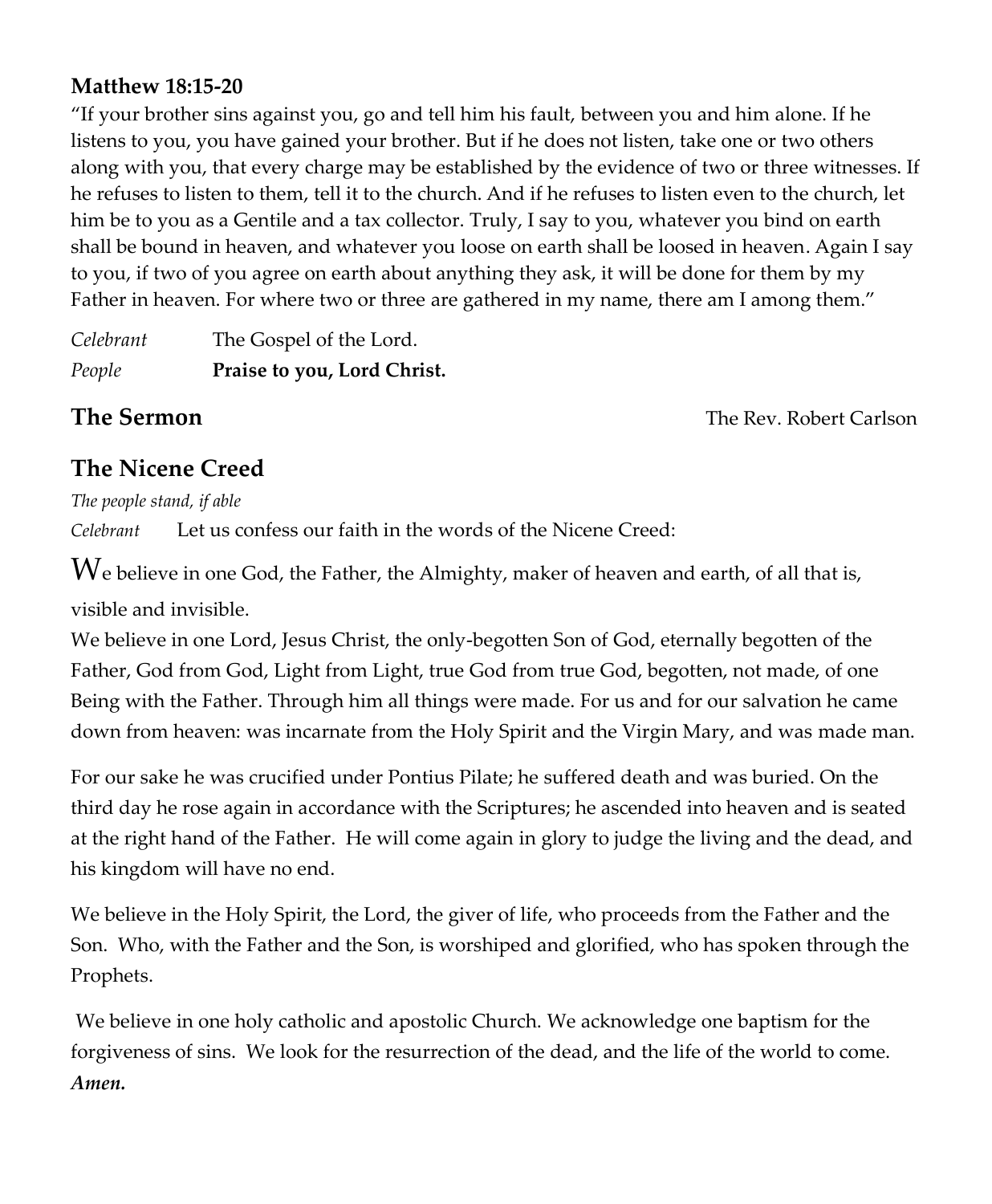# **The Prayers of the People**

Let us pray for the Church and for the world, saying, *"hear our prayer."* 

For the peace of the whole world, and for the well-being and unity of the people of God.

*Reader* Lord, in your mercy: *People* **Hear our prayer.** 

For Foley Beach, our Archbishop, and Julian Dobbs, our Bishop, and for all the clergy and people of our Diocese and Congregation.

*Reader* Lord, in your mercy: *People* **Hear our prayer.** 

For all those who proclaim the Gospel at home and abroad; and for all who teach and disciple others.

*Reader* Lord, in your mercy: *People* **Hear our prayer.** 

For our brothers and sisters in Christ who are persecuted for their faith.

*Reader* Lord, in your mercy: *People* **Hear our prayer.** 

For our nation, for those in authority, and for all in public service especially our President, Mr. Donald Trump.

*Reader* Lord, in your mercy: *People* **Hear our prayer.**

For all those who are in trouble, sorrow, need, sickness, or any other adversity.

*Reader* Lord, in your mercy: *People* **Hear our prayer.**

We bless your holy Name for all your servants who departed this life in your faith and fear, praying you would grant us grace to follow their good examples, that with them we might partake in your heavenly kingdom.

I invite you to add your own additional prayers and thanksgivings at this time*.*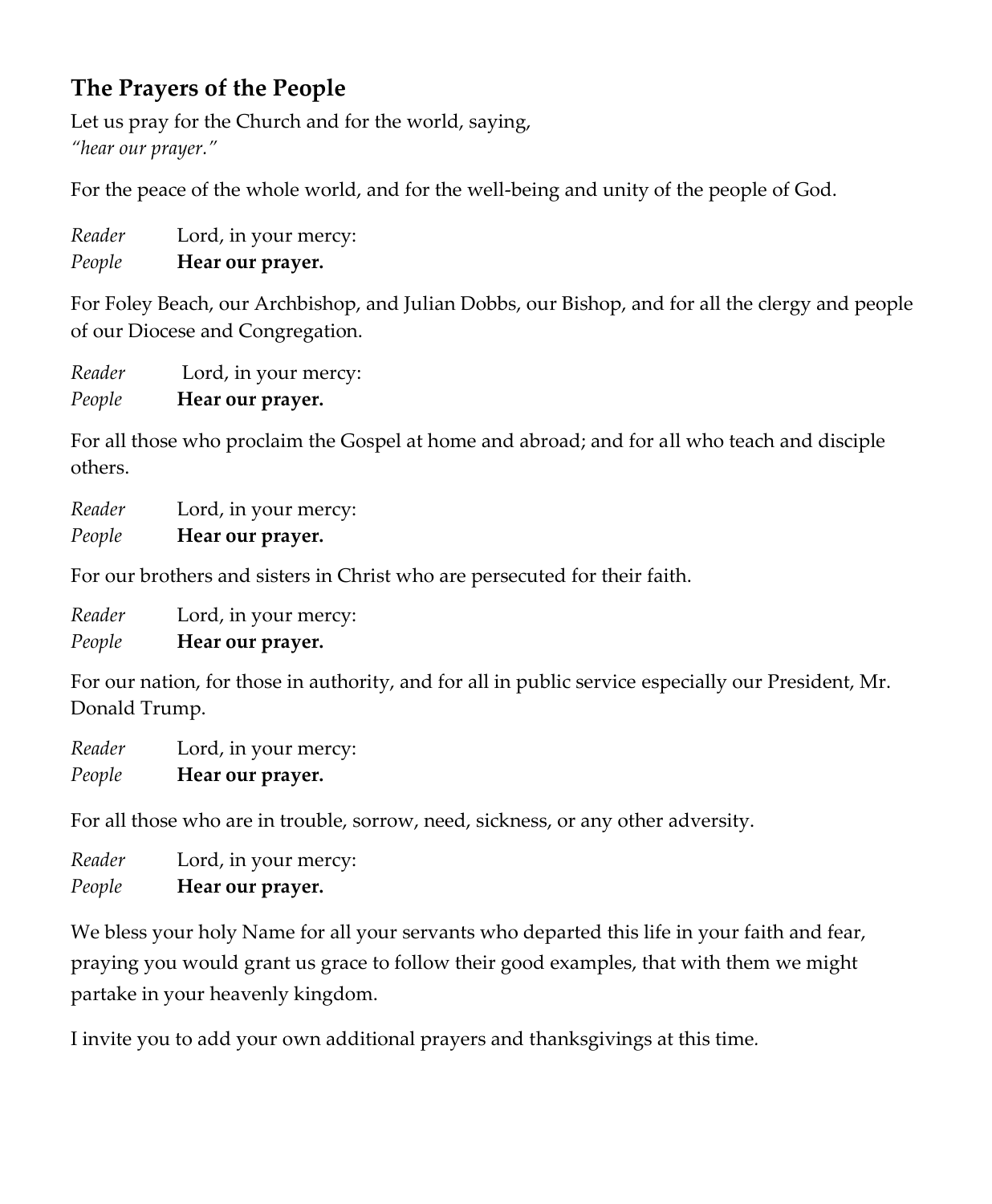Heavenly Father, grant these our prayers for the sake of Jesus Christ, our only Mediator and Advocate, who lives and reigns with you in the unity of the Holy Spirit, one God, now and for ever. **Amen.**

# **The Confession of Sin**

*Celebrant* Let us confess our sins against God and our neighbors. *The people kneel if able and pray together*

Almighty God, Father of our Lord Jesus Christ, maker of all things, judge of all people: We acknowledge and bewail our manifold sins and wickedness, which we from time to time most grievously have committed, by thought, word, and deed, against your divine Majesty, provoking most justly your wrath and indignation against us. We do earnestly repent, and are heartily sorry for these our misdoings; the remembrance of them is grievous unto us, the burden of them is intolerable.

Have mercy upon us, have mercy upon us, most merciful Father; for your Son our Lord Jesus Christ's sake, forgive us all that is past; and grant that we may ever hereafter serve and please you in newness of life, to the honor and glory of your Name; through Jesus Christ our Lord. Amen.

#### *Celebrant stands and says*

Almighty God, our heavenly Father, who in his great mercy has promised forgiveness of sins to all those who sincerely repent and with true faith turn to him, have mercy upon you, pardon and deliver you from all your sins, confirm and strengthen you in all goodness, and bring you to everlasting life; through Jesus Christ our Lord. *Amen.*

# **The Comfortable Words**

#### *The Celebrant says*

Hear the Word of God to all who truly turn to him.

The saying is trustworthy and deserving of full acceptance, that Christ Jesus came into the world to save sinners.

*~1 Timothy 1:15*

# **The Peace**

*Celebrant* The peace of the Lord be always with you.

#### *People* **And with your spirit.**

*Then the Celebrants and People may greet one another in the name of the Lord.*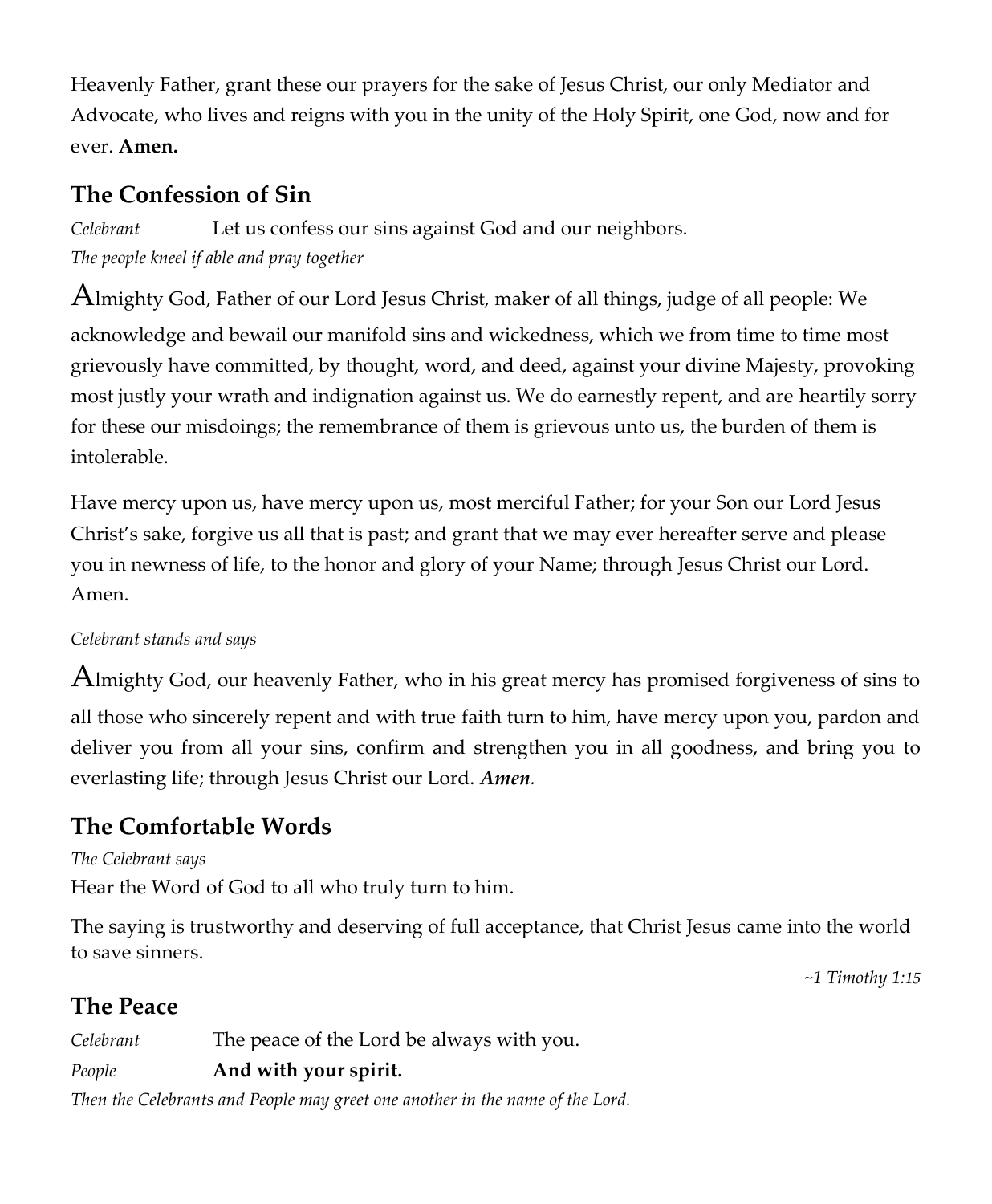# **The Offertory**

*Celebrant* Ascribe to the Lord the glory due his name; bring an offering, and come into his courts!

## **Offertory Music** *Teach Me, O Lord*

*\*If you are a guest with us today, please do not feel obligated to give an offering. If you are a regular attender at Good Shepherd, you may give your tithe in several ways. There is an offering box at the rear of the sanctuary where you may drop your tithe, or you can mail checks to 360 Conklin Avenue, Binghamton, NY, 13903. You can also give online throug[h Breeze](https://goodshepherdbinghamton.breezechms.com/give/online) or you can text a donation through Breeze at 607-882-6551. Good Shepherd also has a PayPal account. If you choose to give vi[a PayPal](https://www.paypal.me/GSBinghamton?utm_source=unp&utm_medium=email&utm_campaign=PPC000654&utm_unptid=42acbf38-6ada-11ea-b9a4-b875c0f50354&ppid=PPC000654&cnac=US&rsta=en_US&cust=8MVRVDQC795TS&unptid=42acbf38-6ada-11ea-b9a4-b875c0f50354&calc=69b6c6cb4a105&unp_tpcid=ppme-social-business-profile-created&page=main:email:PPC000654:::&pgrp=main:email&e=cl&mchn=em&s=ci&mail=sys) you can avoid fees by paying directly from your bank. Be sure to uncheck the box that says, "paying for goods and services" at the bottom or paypal will charge Good Shepherd a fee. As always, thank you for your great generosity and kind support.*

# **The Presentation of the Gifts**

| People           | And of thine own have we given thee. |
|------------------|--------------------------------------|
| Celebrant        | All things come of thee O Lord       |
| The People Stand |                                      |

# **The Great Thanksgiving**

| Celebrant | The Lord be with you.                   |
|-----------|-----------------------------------------|
| People    | And with your spirit.                   |
| Celebrant | Lift up your hearts.                    |
| People    | We lift them to the Lord.               |
| Celebrant | Let us give thanks to the Lord our God. |
| People    | It is just and right so to do.          |

*Then, facing the Table, the Celebrant proceeds*

It is right, and a good and joyful thing, always and everywhere to give thanks to you, Father Almighty, Creator of heaven and earth.

Through Jesus Christ our Lord, who on the first day of the week overcame death and the grave, and by his glorious resurrection opened to us the way of everlasting life.

Therefore we praise you, joining our voices with Angels and Archangels and with all the company of heaven, who for ever sing this hymn to proclaim the glory of your Name: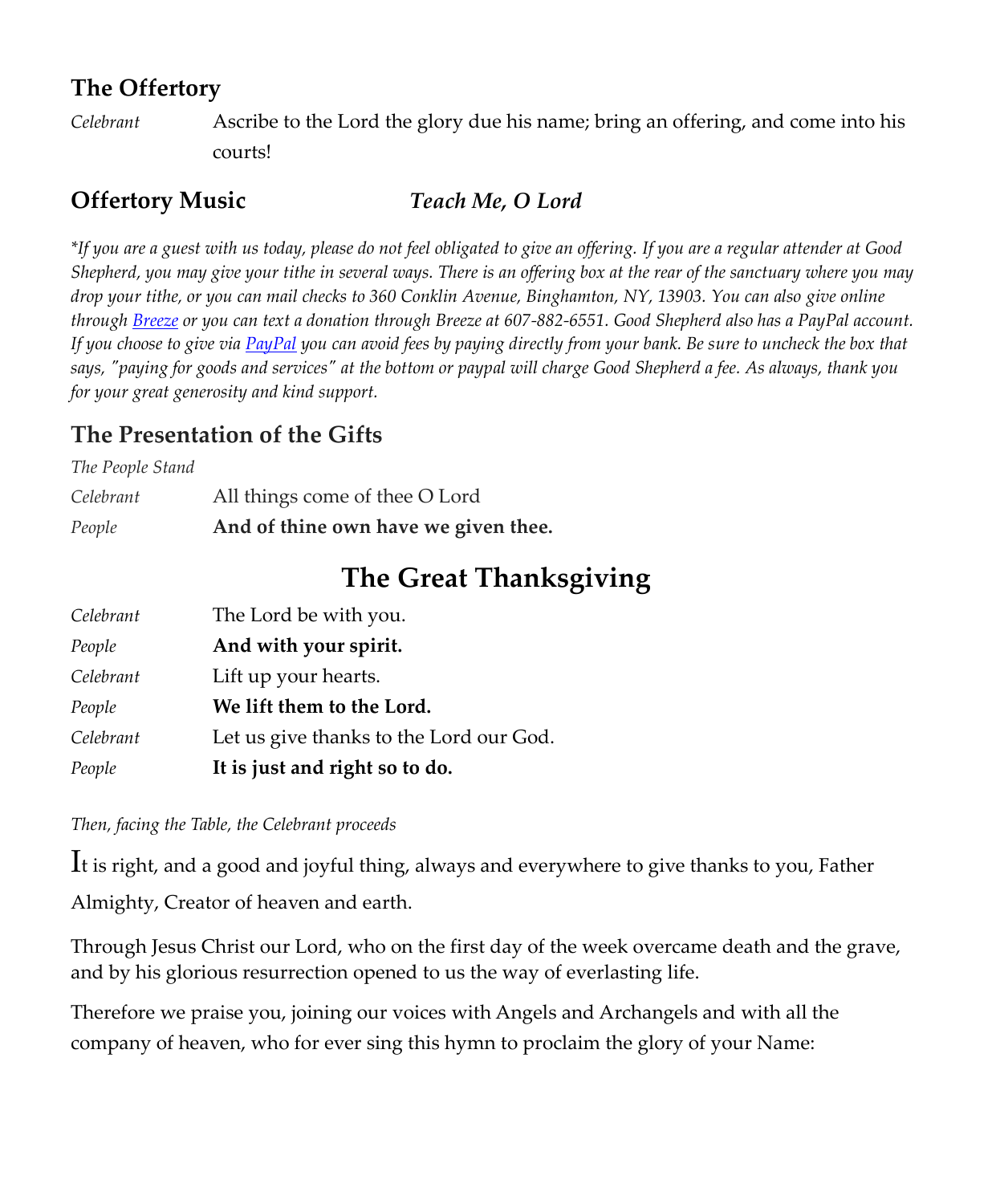# **The Sanctus**

*The people remain standing and say*

Holy, Holy, Holy Lord God of power and might Heaven and Earth are full of your glory Hosanna in the Highest. Blessed is he who comes in the name of the Lord Hosanna in the Highest, Hosanna in the Highest.

*The people kneel. The Celebrant continues*

All praise and glory is yours, O God our heavenly Father, for in your tender mercy, you gave your only Son Jesus Christ to suffer death upon the cross for our redemption. He made there, by his one oblation of himself once offered, a full, perfect, and sufficient sacrifice, oblation, and satisfaction, for the sins of the whole world; and he instituted, and in his Holy Gospel commanded us to continue, a perpetual memory of his precious death and sacrifice, until his coming again.

And now, O merciful Father; in your great goodness, we ask you to bless and sanctify, with your Word and Holy Spirit, these gifts of bread and wine, that we, receiving them according to your Son our Savior Jesus Christ's holy institution, in remembrance of his death and passion, may be partakers of his most blessed Body and Blood.

For on the night that he was betrayed, our Lord Jesus Christ took bread; and when he had given thanks, he broke it, and gave it to his disciples, saying, "Take, eat; this is my Body which is given for you: Do this in remembrance of me." Likewise, after supper, Jesus took the cup, and when he had given thanks, he gave it to them, saying, "Drink this, all of you; for this is my Blood of the New Covenant, which is shed for you, and for many, for the forgiveness of sins: Whenever you drink it, do this in remembrance of me." Therefore we proclaim the mystery of faith

*Celebrant and People say together*

Christ has died, Christ is risen, Christ will come again

And here we offer and present to you, O Lord, ourselves, our souls and bodies, to be a reasonable, holy, and living sacrifice; humbly pleading that all those who shall partake of this Holy Communion may worthily receive the most precious Body and Blood of your Son Jesus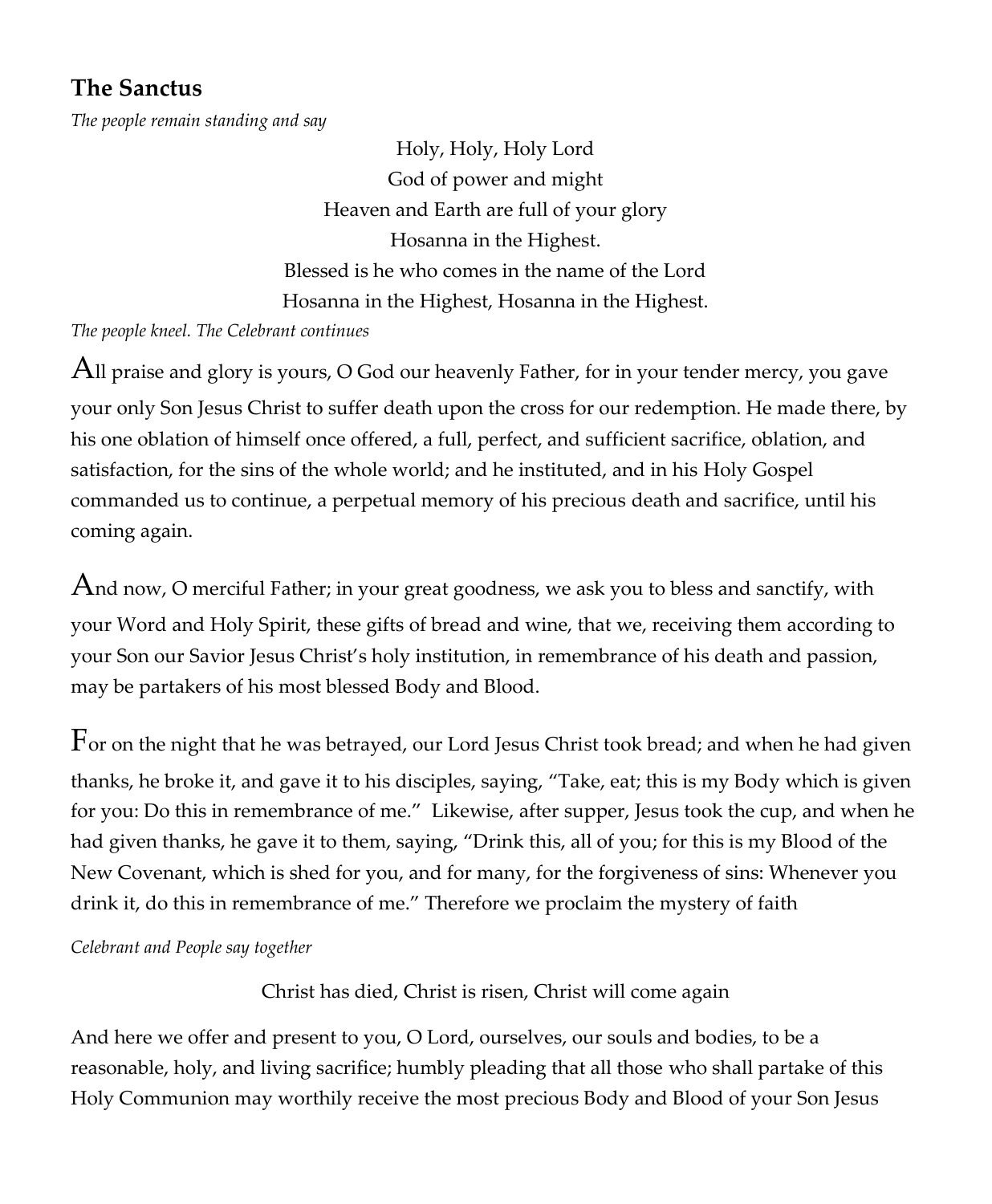Christ; that, by the Holy Spirit, we may be filled with your grace and heavenly benediction, and made one body with him, so that he may dwell in us, and we in him.

By him, and with him, and in him, in the unity of the Holy Spirit, all honor and glory is yours, Almighty Father, now and forever. *Amen.*

And now, as our Savior Christ has taught us, we are bold to pray:

# **The Lord's Prayer**

*The people remain kneeling, and say*

Our Father, who art in heaven, hallowed be thy Name. Thy kingdom come, thy will be done, on earth as it is in heaven. Give us this day our daily bread. And forgive us our trespasses, as we forgive those who trespass against us. And lead us not into temptation, but deliver us from evil. For thine is the kingdom, and the power, and the glory, forever and ever. Amen.

# **The Fraction**

*The people remain kneeling and say*

*Celebrant* Alleluia. Christ our Passover Lamb has been sacrificed, once for all upon the Cross.

*People* **Therefore let us keep the feast. Alleluia.**

# **The Prayer of Humble Access**

*Celebrant and people say together*

 $W$ e do not presume to come to this your Table, O merciful Lord, trusting in our own

righteousness, but in your manifold and great mercies. We are not worthy so much as to gather up the crumbs under your Table. But you are the same Lord whose property is always to have mercy. Grant us, therefore, gracious Lord, so to eat the flesh of your dear Son Jesus Christ, and to drink his blood, that we may evermore dwell in him, and he in us. *Amen.*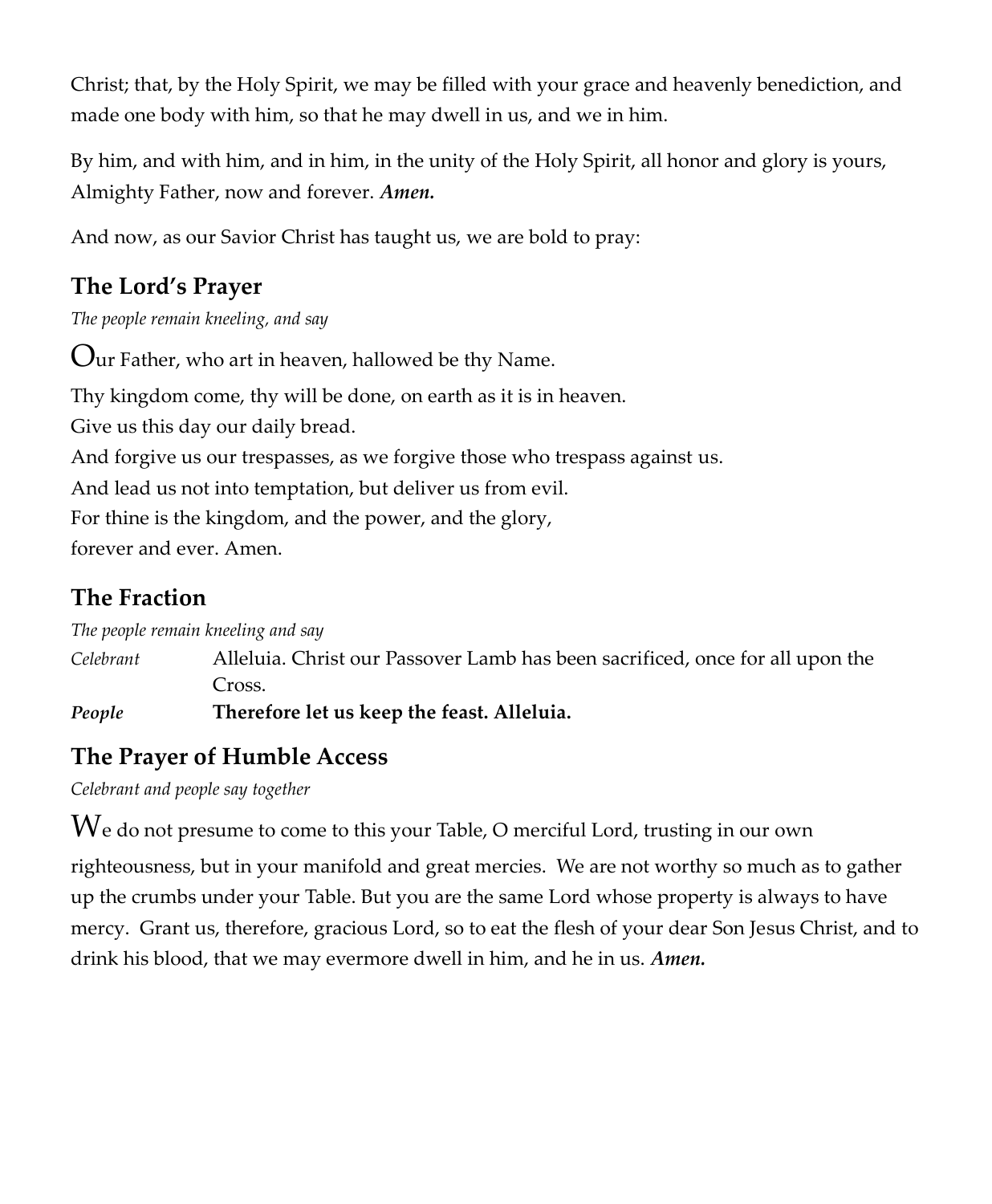# **The Communion of the People**

*All Christians baptized in any denomination and in good standing with their home church are welcome to take Communion. If you are unable to take communion for any reason, you are warmly invited to the rail for a prayer and blessing: just place your hands across your chest and one of the pastors will bless and pray for you. If you are in a wheelchair or are unable to come forward for any reason, please let an usher know and we will bring the Sacrament to you in your pew. Gluten free wafers are available upon request when you come forward.*

# **The Invitation**

*Celebrant*

The Gifts of God for the people of God. Take them in remembrance that Christ died for you, and feed on him in your hearts, by faith, with thanksgiving.

# **Communion Music** *Come with Us, O Blessed Jesus*

# **The Post-Communion Prayer**

*The people kneel.* 

| People    | And with your spirit. |
|-----------|-----------------------|
| Celebrant | The Lord be with you. |

#### *Celebrant and People*

Almighty and ever-living God, we thank you for feeding us, in these holy mysteries, with the spiritual food of the most precious Body and Blood of your Son our Savior Jesus Christ; and for assuring us, through this Sacrament, of your favor and goodness towards us; and that we are true members of the mystical body of your Son, the blessed company of all faithful people; and are also heirs, through hope, of your everlasting kingdom. And we humbly ask you, heavenly Father, to assist us with your grace, that we may continue in that holy fellowship, and do all such good works as you have prepared for us to walk in; through Jesus Christ our Lord, to whom with you and the Holy Spirit, be all honor and glory, now and forever. Amen.

# **The Blessing**

#### *Celebrant*

The peace of God, which passes all understanding, keep your hearts and minds in the knowledge and love of God, and of his Son Jesus Christ our Lord; and the blessing of God Almighty, the Father, the Son, and the Holy Spirit, be upon you, and remain with you forever and ever. *Amen.*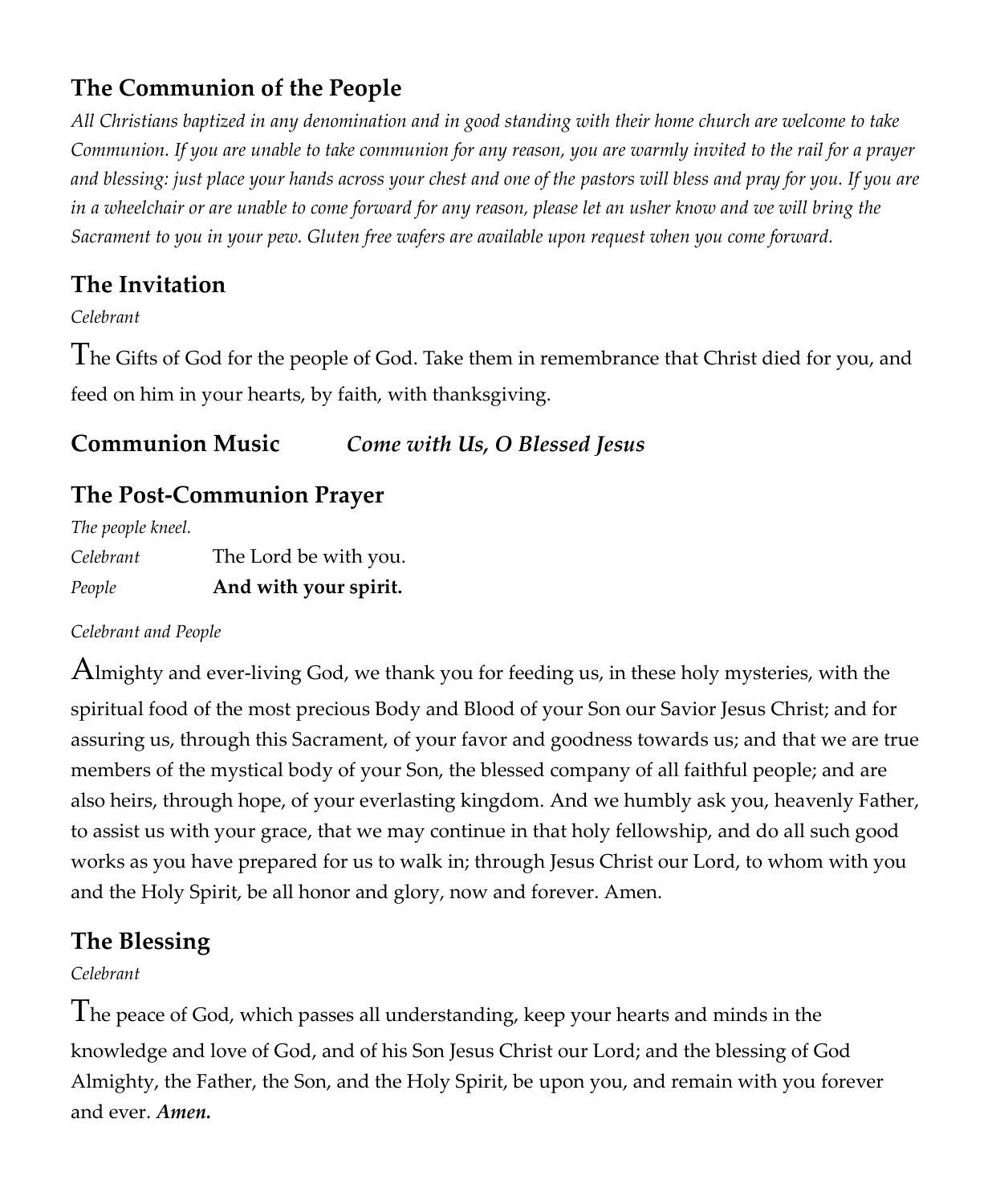#### **Recessional** *Holy Spirit, Living Breath of God*



#### **The Dismissal**

*Celebrant* Let us go forth into the world, rejoicing in the power of the Holy Spirit. Alleluia, Alleluia.

*People* **Thanks be to God. Alleluia, Alleluia.**

#### **Postlude** *Rejoice in The Lord Alway*

*Thank you for worshiping at Anglican Church of The Good Shepherd this morning!*

*We would be so grateful if you would deposit your used bulletins in one of the recycling bins located near the exits of the sanctuary as you pass by.*